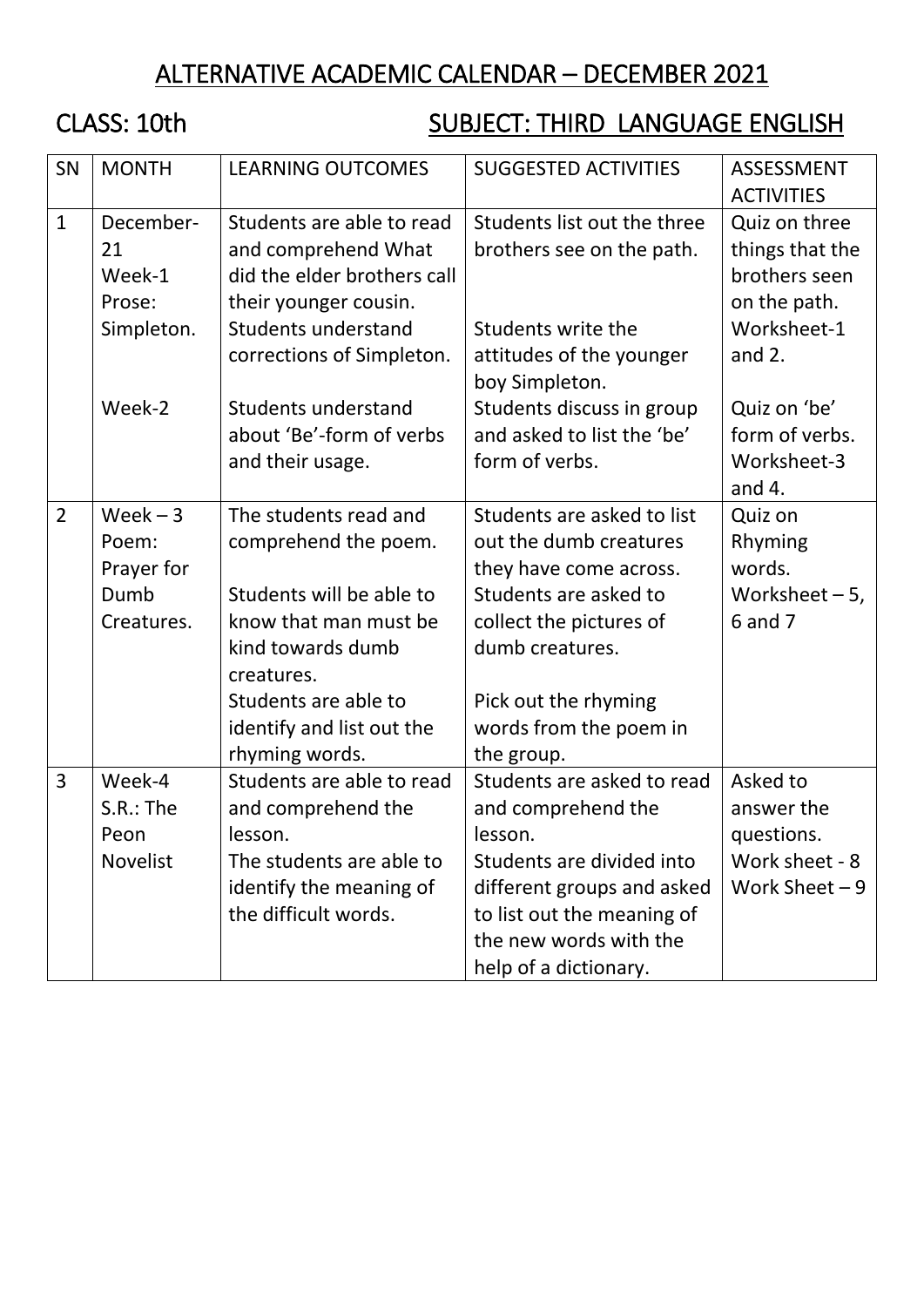#### **WORKSHEETS**

| 10 <sup>th</sup> Standard                                                    | <b>Third Language English</b> |
|------------------------------------------------------------------------------|-------------------------------|
|                                                                              | Worksheet - 1                 |
| Prose: Simpleton.                                                            |                               |
| Fill in the blanks with the correct form of the words given in the brackets. |                               |
|                                                                              |                               |
|                                                                              |                               |
|                                                                              |                               |
| road. (kind)                                                                 |                               |
|                                                                              |                               |

## Worksheet – 2

Write the attitude of the elder brothers and Simpleton towards the three things.

| 1. Ant hill | 2. Ducks. | 3. bees |  |
|-------------|-----------|---------|--|
|             |           |         |  |
|             |           |         |  |
|             |           |         |  |
|             |           |         |  |
|             |           |         |  |
|             |           |         |  |
|             |           |         |  |
|             |           |         |  |
|             |           |         |  |
|             |           |         |  |
|             |           |         |  |
|             |           |         |  |
|             |           |         |  |
|             |           |         |  |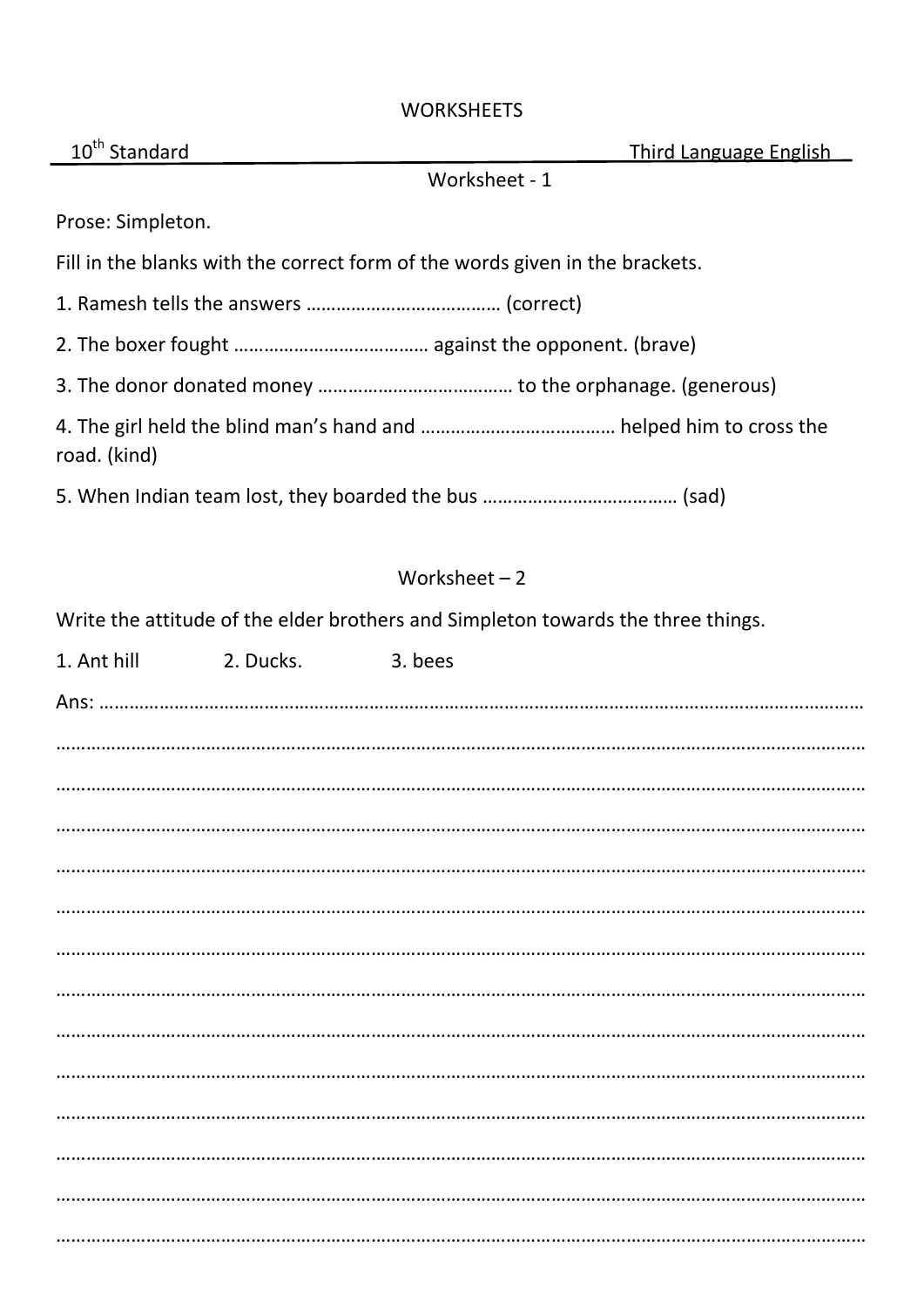#### Work Sheet – 3

Fill in the blanks with the appropriate verbs from the bracket.

(is, was, are, were, do, does, did, has, had, have)

- 1. The children ………………………………… playing in the ground.
- 2. Ramesh ………………………………… write all the home work.
- 3. When ………………………………… you come to my house?
- 4. Sandhya ………………………………… going to Delhi today.
- 5. Chandrakala ………………………………… gone to Goa yesterday night.

#### Work Sheet – 4

Make as many sentences as possible from the table.

| Subject | Helping verb | Verb + Object           |
|---------|--------------|-------------------------|
|         | can          | Speak English fluently. |
| He      | will         | Climb a coconut tree.   |
| Raju    | may          | Clean the house.        |
| Shaila  | shall        | Wash clothes.           |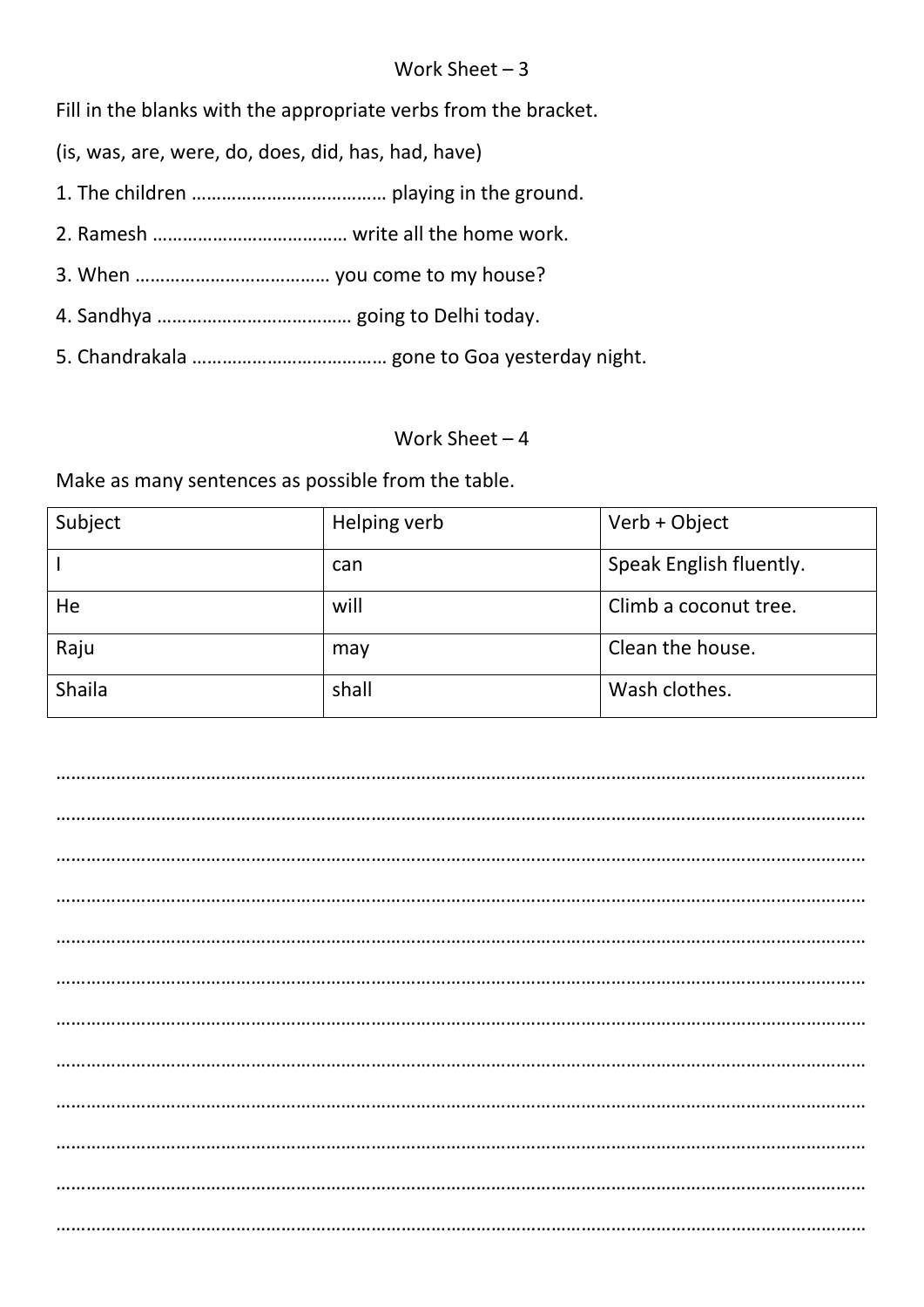### Work Sheet  $-5$

## Poem: Prayer for Dumb Creatures.

Write the Rhyming words for the following words.

| 1. Sky  |          |
|---------|----------|
| 2. King |          |
| 3. Care | $\cdots$ |
| 4. Die  |          |
| 5. Plea |          |

#### Work Sheet  $-6$

Match the words with their meanings.

| A         |   | B             | Answers |
|-----------|---|---------------|---------|
| 1. Starry |   | Has/Have      |         |
| 2. Humble | - | Metal stamp   |         |
| 3. Hast   |   | Refuse`       |         |
| 4. Deny   | - | Modest        |         |
| 5. Seal   |   | Full of stars |         |

### Work Sheet  $-7$

List out the dumb creatures and write a few lines about them.